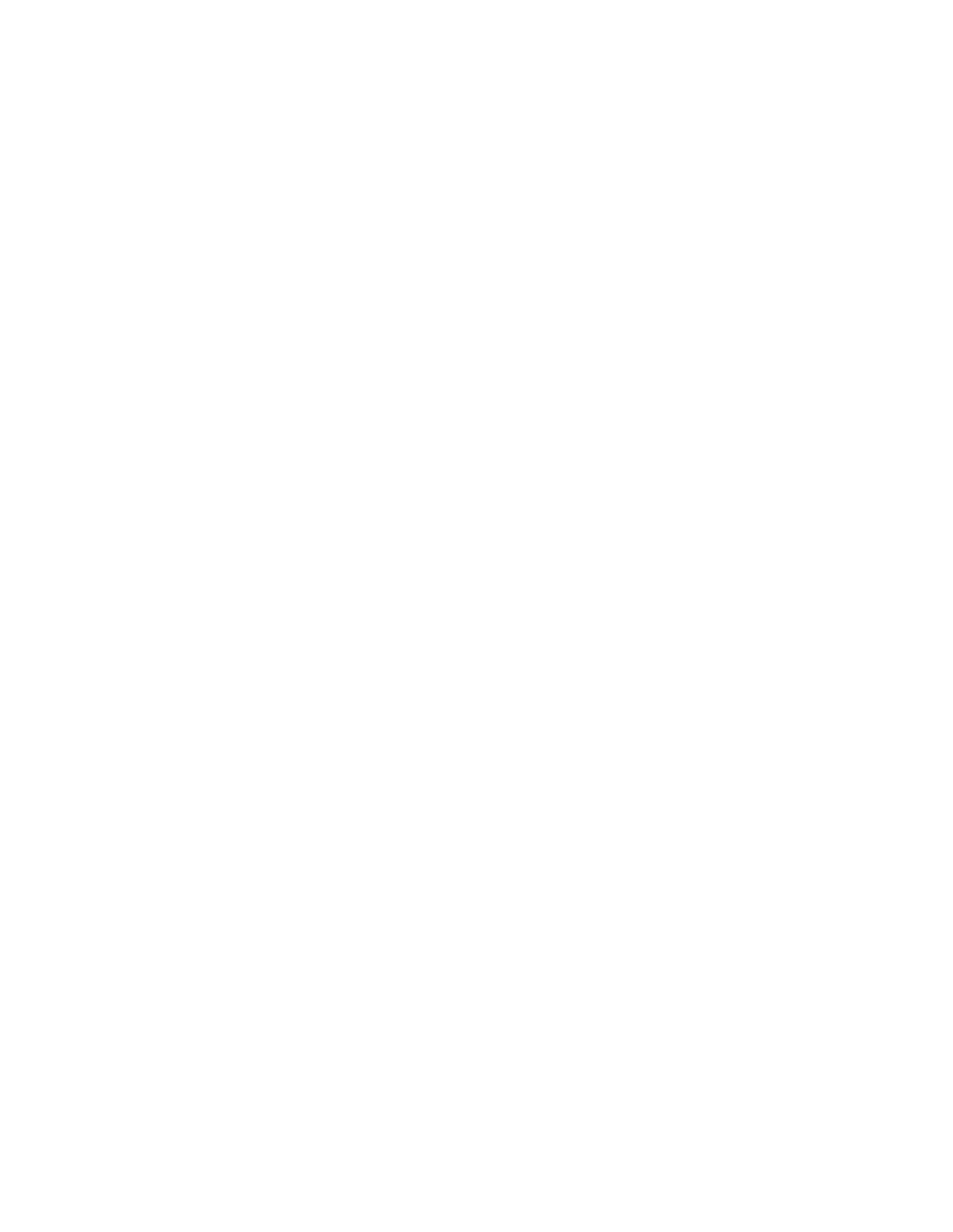# Introduction

In response to Education Secretary Arne Duncan's July 2014 announcement of the Excellent Educators for All initiative, the Center on Great Teachers and Leaders (GTL Center) has developed a step-by-step *Moving Toward Equity Stakeholder Engagement Guide* to help state education agencies (SEAs) brainstorm and implement effective methods for authentically engaging key stakeholder groups in the design and implementation of their State Plan to Ensure Equitable Access to Excellent Educators. Successful engagement of stakeholders not only is a requirement of the Excellent Educators for All initiative but also is vital to ensure that states' equitable access plans generate the public and political will and collaboration needed to result in every child's access to excellent educators.

The full *Stakeholder Engagement Guide* and supporting materials are available online ([http://www.gtlcenter.org/learning-hub/equitable-access-toolkit/stakeholder](http://www.gtlcenter.org/learning-hub/equitable-access-toolkit/stakeholder-engagement-guide)[engagement-guide\)](http://www.gtlcenter.org/learning-hub/equitable-access-toolkit/stakeholder-engagement-guide). This summary provides an overview of the guide's contents and approach.

The *Stakeholder Engagement Guide* consists of two parts that guide SEAs in engaging stakeholders through short- and long-term planning for equitable access. For states that are newer to stakeholder engagement or could benefit from a new approach, the SEA team should begin with Part 1. For states that already have established structures and processes for stakeholder engagement, the SEA team may wish to begin with Part 2. In either case, the Excellent Educators for All initiative presents an opportunity to reinvest in stakeholder engagement through the incorporation of methods intended to bring in new voices.

# PART 1. Getting Started

Part 1 guides the SEA in getting started and envisioning the process for its unique state context. The steps are as follows:

### STEP 1.1: Building an Internal SEA Team

This step summarizes the internal SEA team's composition and responsibilities and provides key steps to building an effective team.

### STEP 1.2: Creating a Big-Picture Vision

This step guides the internal SEA team in establishing a big-picture vision for planning for equitable access and also provides sample vision statements.

### STEP 1.3: Identifying Stakeholder Groups

This step provides tips for selecting stakeholder groups from across the education spectrum.

### STEP 1.4: Envisioning the Mechanisms for Engaging Stakeholders

This step suggests a variety of possible formats for successful stakeholder engagement.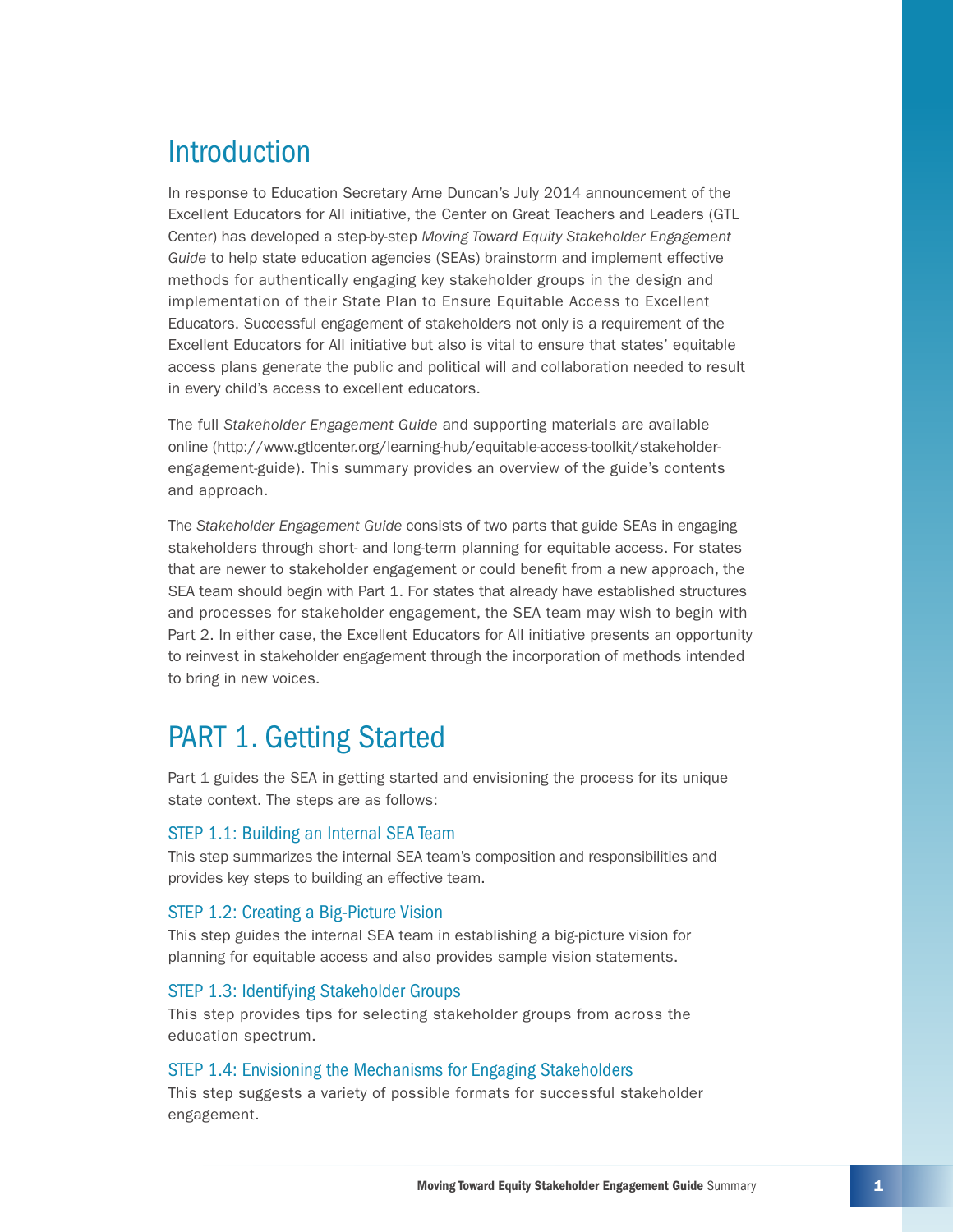### STEP 1.5: Envisioning How Best to Prepare Stakeholders for Engagement

This step helps SEA leaders make the most of stakeholders' time and knowledge by familiarizing them in advance with the relevant issues and data.

#### STEP 1.6: Envisioning a Long-Term Educator Equity Coalition

This step provides information for creating and maintaining an educator equity coalition.

#### STEP 1.7: Planning for Stakeholder Engagement: A Suggested Approach

This step details a suggested approach to the process of engaging stakeholders on educator equity, from start to finish.

## PART 2. Taking Action

Part 2 of the guide provides guidance for SEA staff to take action on stakeholder engagement. The steps are as follows:

### STEP 2.1: Engaging Stakeholders in Understanding the Problem

The SEA gives stakeholders several opportunities to examine the relevant metrics on equitable access for various schools and populations across the state as well as other research and data. This examination should allow stakeholders to more fully understand the problem and at the same time deepen SEA leaders' understanding of the challenges behind equity gaps. Topics and materials include:

- **PowerPoint Template.** Template for a presentation of background information to stakeholders.
- **Taking the Temperature" Activity Template.** Assessment of each stakeholder group's existing knowledge of the issues of equitable access.
- ¡ Data Profile and Other Tools for Developing Equitable Access Metrics. Menu of metrics, sample data display tools, and guiding questions for analyzing, displaying, and considering your state's equitable access data. Useful resource: the *Moving Toward Equity Data Review Tool*, a companion resource to help SEAs understand and assess equitable access data to support the root-cause analysis and, ultimately, the equitable access plan itself.

### STEP 2.2: Engaging Stakeholders in Setting Priorities

In this step, stakeholders conduct a root-cause analysis of the issue. In so doing, they exchange perspectives that will inform shared priorities regarding equitable access. Parents, teachers, and leaders at all levels will engage in tough but crucial conversations about the issues that lie at the heart of equitable access. This step also is a good time to take stock of existing current initiatives through a policy inventory. Topics and materials include:

■ **Root-Cause Analysis Workbooks.** Two useful resources: Moving Toward Equity *Root-Cause Analysis Workbook: A Guide for State Education Agencies*, a workbook for SEA staff to think through the underlying reasons why equitable access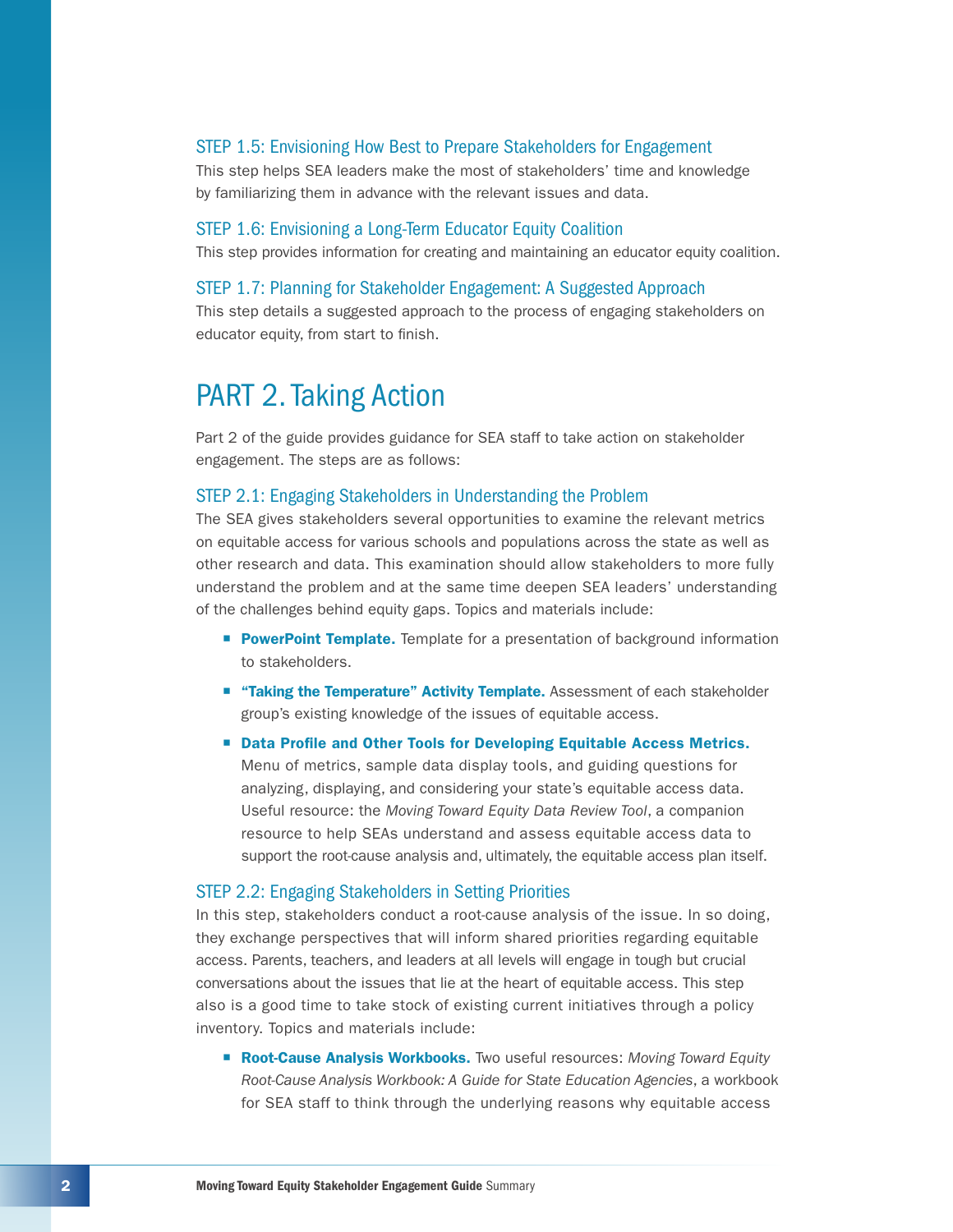challenges persist; and *Engaging Stakeholders in a Root-Cause Analysis*, a companion resource that offers a step-by-step approach to directly engaging stakeholders in a root-cause analysis activity.

**Talent Development Policy Coherence Assessment.** Approach to inventorying the existing educator effectiveness policies and initiatives. Useful resource: *Talent Development Framework for 21st Century Educators: Moving Toward State Policy Alignment and Coherence*, to help states attract, prepare, support, and retain excellent educators.

#### STEP 2.3: Engaging Stakeholders in Raising Awareness

Stakeholder groups help the SEA raise awareness about the equity gaps in excellent teaching and leading as well as communicate the actions that the state is taking with stakeholders to rectify the situation. Through written and face-to-face communication, stakeholders share information widely within their networks and establish contact points to further gather stakeholder input. Topics and materials include:

- Developing a Communication Plan for Key Stakeholders and Wider Audiences. Suggestions for maintaining strategic communication, including identifying audiences and mechanisms for communication, developing key communication messages, and monitoring communication efforts.
- **E** Building Communication Loops. Suggestions for developing two-way, continuous feedback loops.

### STEP 2.4: Engaging Stakeholders in Taking Action

Stakeholders provide input into the actionable strategies that will be included in the state's equitable access plan. In addition, it may be necessary for stakeholders themselves to adopt actionable strategies—for example, to secure votes needed by the state board or legislature to adopt or authorize the strategies included in the plan. Topics and materials include:

- Example State Plan to Ensure Equitable Access to Excellent Educators. Sample equitable access plan for your state to react to when building your own plan.
- **E** Build-Your-Own Plan. Mechanism to obtain quantitative information about stakeholder priorities on the most meaningful equitable access metrics as well as the strategies for addressing equitable access that respond to the root causes and are realistic within the state context.
- **<u>■ Incorporating Stakeholder Feedback Into Your Plan.** Suggestions for collecting</u> stakeholder feedback and using it constructively. Useful resource: *Incorporating Stakeholder Feedback—Discussion Planning, Recording, and Summary Forms*, a list of suggestions for collecting feedback and a step-by-step guide to ensuring that stakeholder insights are incorporated into the plan and communicated back to stakeholders systematically.

### STEP 2.5: Engaging Stakeholders in Measuring Progress and Adjusting Strategies After the plan is adopted, stakeholders continue to be engaged with the SEA and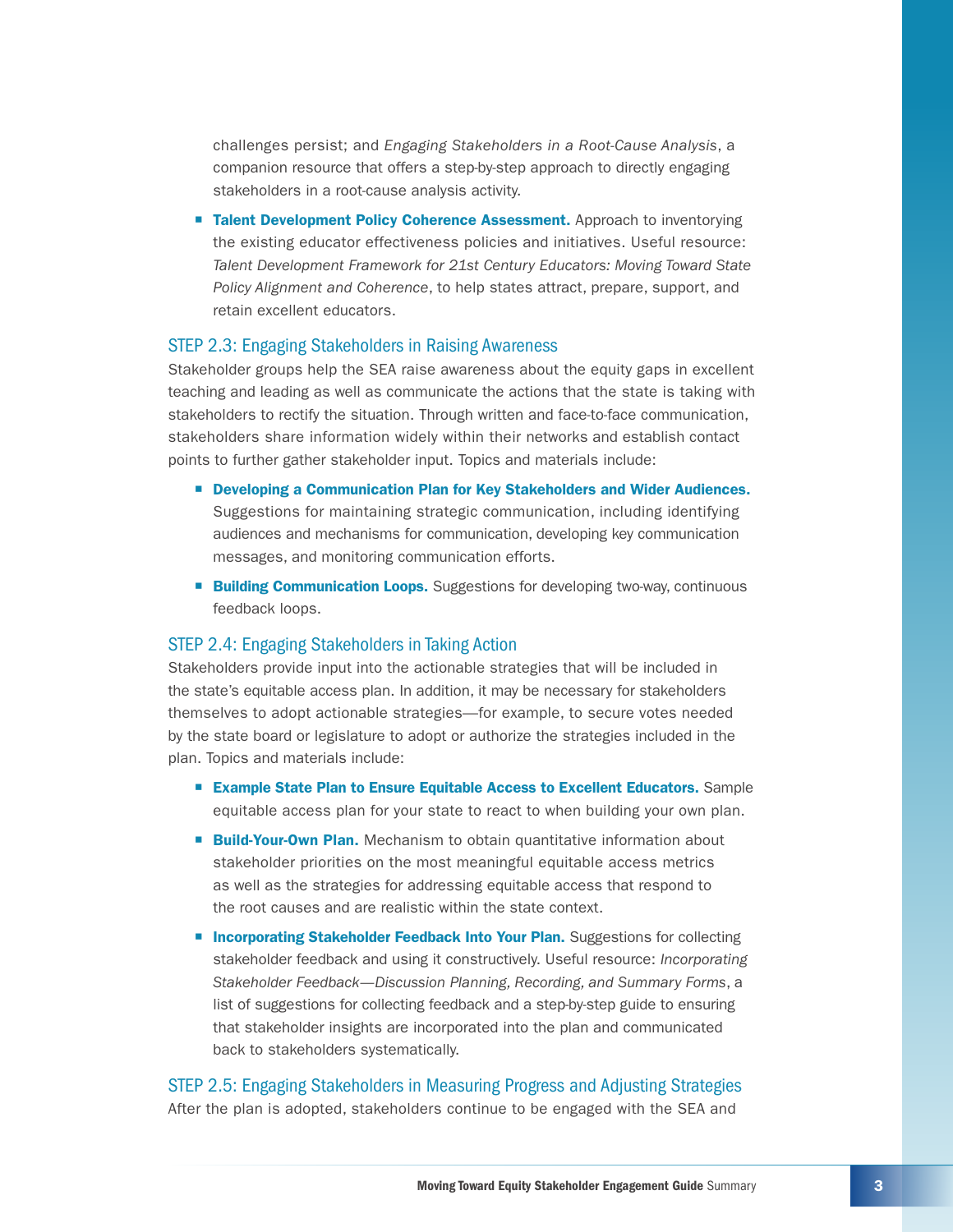local education agencies. They provide ongoing input over time, from their vantage point, about how the plan is playing out, so progress can be measured and strategies adjusted.

### Stakeholder Engagement Resources

These 12 resources are provided in a format that allows for state adaptation (e.g., Microsoft Word, PowerPoint) so that they are useable in each state's unique context.

- Resource 1: Four Key Steps for Equitable Access Communication Planning (http://www.gtlcenter.org/resource\_1)
- Resource 2: Sample SEA Internal Team Meeting for Identifying Existing State Efforts and Stakeholder Groups (http://www.gtlcenter.org/resource\_2)
- Resource 3: Sample State Vision Statements (http://www.gtlcenter.org/resource\_3)
- Resource 4: Sample Meeting Agendas (http://www.gtlcenter.org/resource\_4)
- Resource 5: Incorporating Stakeholder Feedback—Discussion Planning, Recording, and Summary Forms (http://www.gtlcenter.org/resource\_5)
- Resource 6: Sample Timeline and Timeline Template for Developing a State Plan to Ensure Equitable Access to Excellent Educators (http://www.gtlcenter.org/resource\_6)
- Resource 7: Engaging Stakeholders in a Root-Cause Analysis (http://www.gtlcenter.org/resource\_7)
- Resource 8: "Taking the Temperature" Activity (http://www.gtlcenter.org/resource\_8)
- Resource 9: Sample State Plan to Ensure Equitable Access to Excellent Educators (http://www.gtlcenter.org/resource\_9)
- Resource 10: Build-Your-Own State Plan to Ensure Equitable Access to Excellent Educators (http://www.gtlcenter.org/resource\_10)
- Resource 11: PowerPoint Template (http://www.gtlcenter.org/resource\_11)
- Resource 12: Developing a Local Stakeholder Engagement Guidance Document for Your Local Education Agencies (http://www.gtlcenter.org/resource\_12)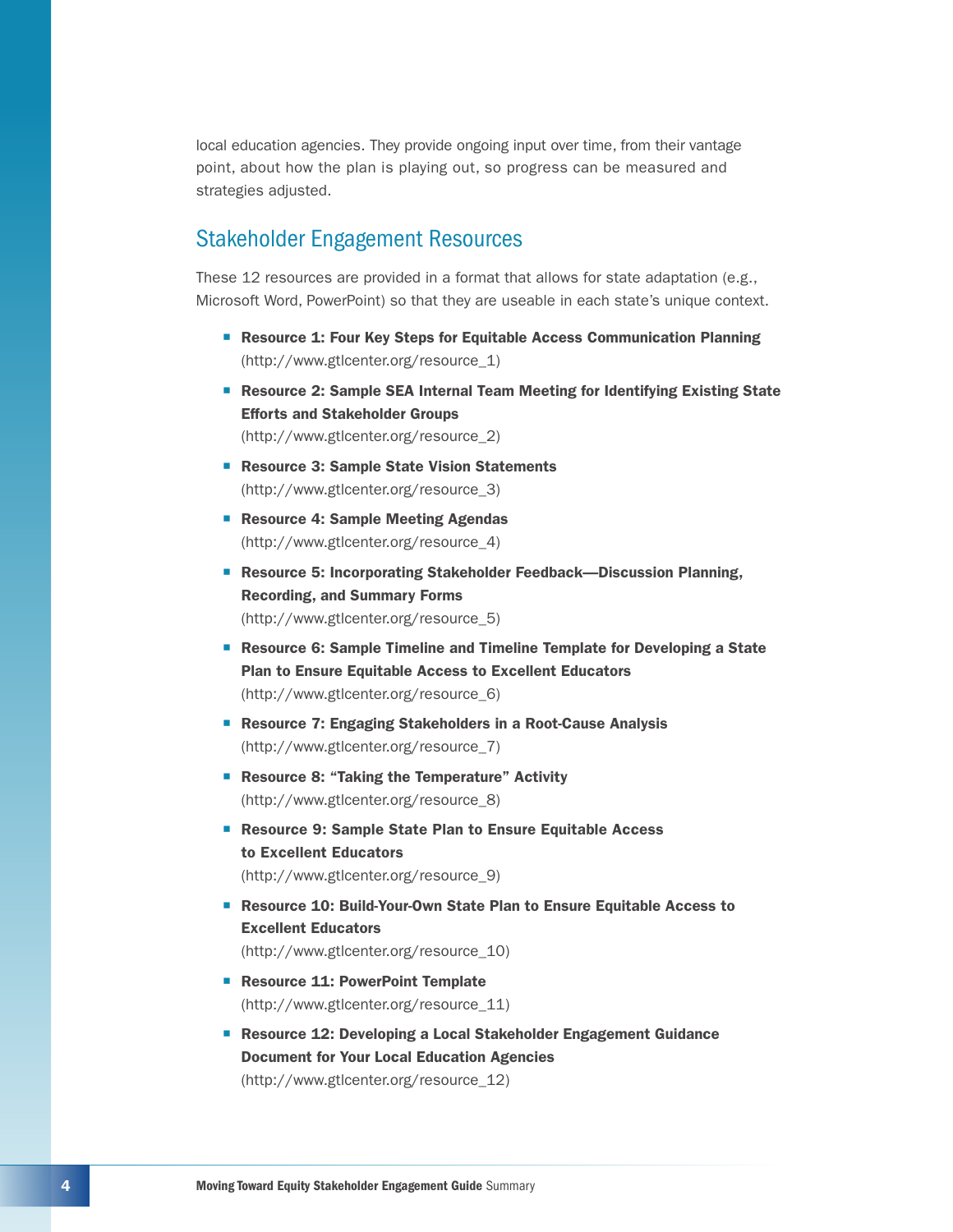### Additional Information

The GTL Center also has prepared technical assistance resources to assist SEAs with reviewing data, conducting a root-cause analysis of equity gaps, and other aspects of the equity planning process. For more information about these and other resources, please check the Center on Great Teachers and Leaders website [\(http://www.gtlcenter.](http://www.gtlcenter.org/) [org/](http://www.gtlcenter.org/)) and specifically the Equitable Access Toolkit [\(http://www.gtlcenter.org/learning](http://www.gtlcenter.org/learning-hub/equitable-access-toolkit)[hub/equitable-access-toolkit\)](http://www.gtlcenter.org/learning-hub/equitable-access-toolkit).